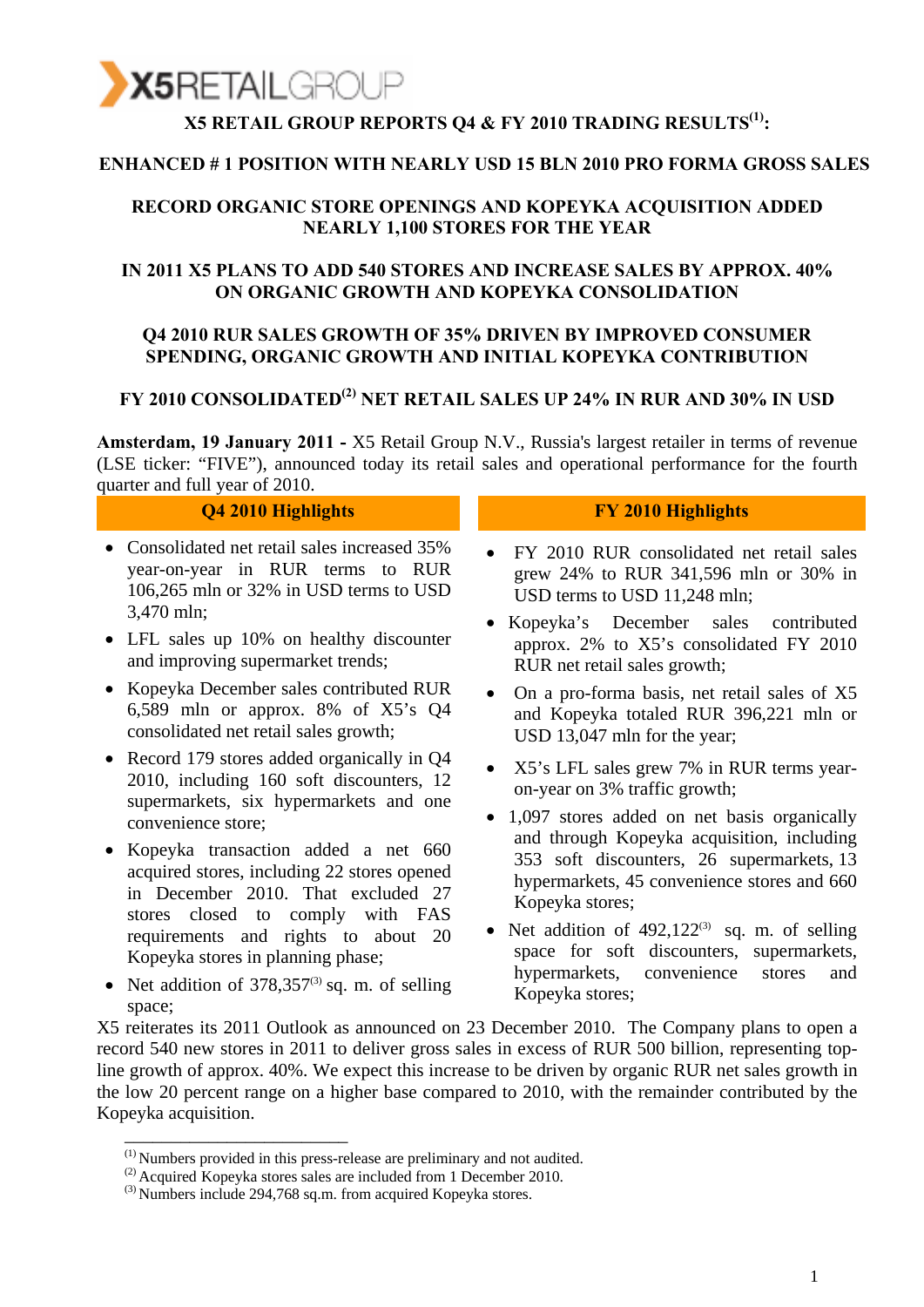

*"Q4 2010 was a milestone quarter for X5 marked by a 35% increase in RUR net sales. Growth was driven by a recovery in consumer spending, record store openings and the acquisition of Kopeyka to reinforce X5's number one position and complement our organic growth strategy. As a result, we successfully delivered on the Company's FY 2010 Outlook with consolidated net retail sales growth of 24% in ruble terms, or 22% excluding initial Kopeyka sales contribution.* 

*"Soft discounters delivered healthy LFL sales growth of 13% in Q4 2010 against a very strong base last year. Supermarkets improved significantly with 11% LFL growth and a 9% year-on-year increase in basket supported by recovery in consumer spending. Supermarkets performance was boosted by surging LFL sales of acquired Paterson stores, following successful integration and rebranding earlier in the year. We continue to win customers by enhancing our assortment and restraining price growth to well below the level of official inflation.* 

*"For the year we opened a record 437 stores organically, exceeding the Company's plan for 2010 while remaining below our CapEx limit. Only 12 stores were closed due to uneconomic performance, underscoring the quality and discipline of X5's expansion program to date.* 

*"X5 begins 2011 in an excellent position to accelerate growth. We plan to significantly increase the pace of organic expansion with some 540 new store openings this year. This together with the Kopeyka acquisition should enable X5 to deliver in excess of RUR 500 billion in gross sales, representing top-line growth of approximately 40%."*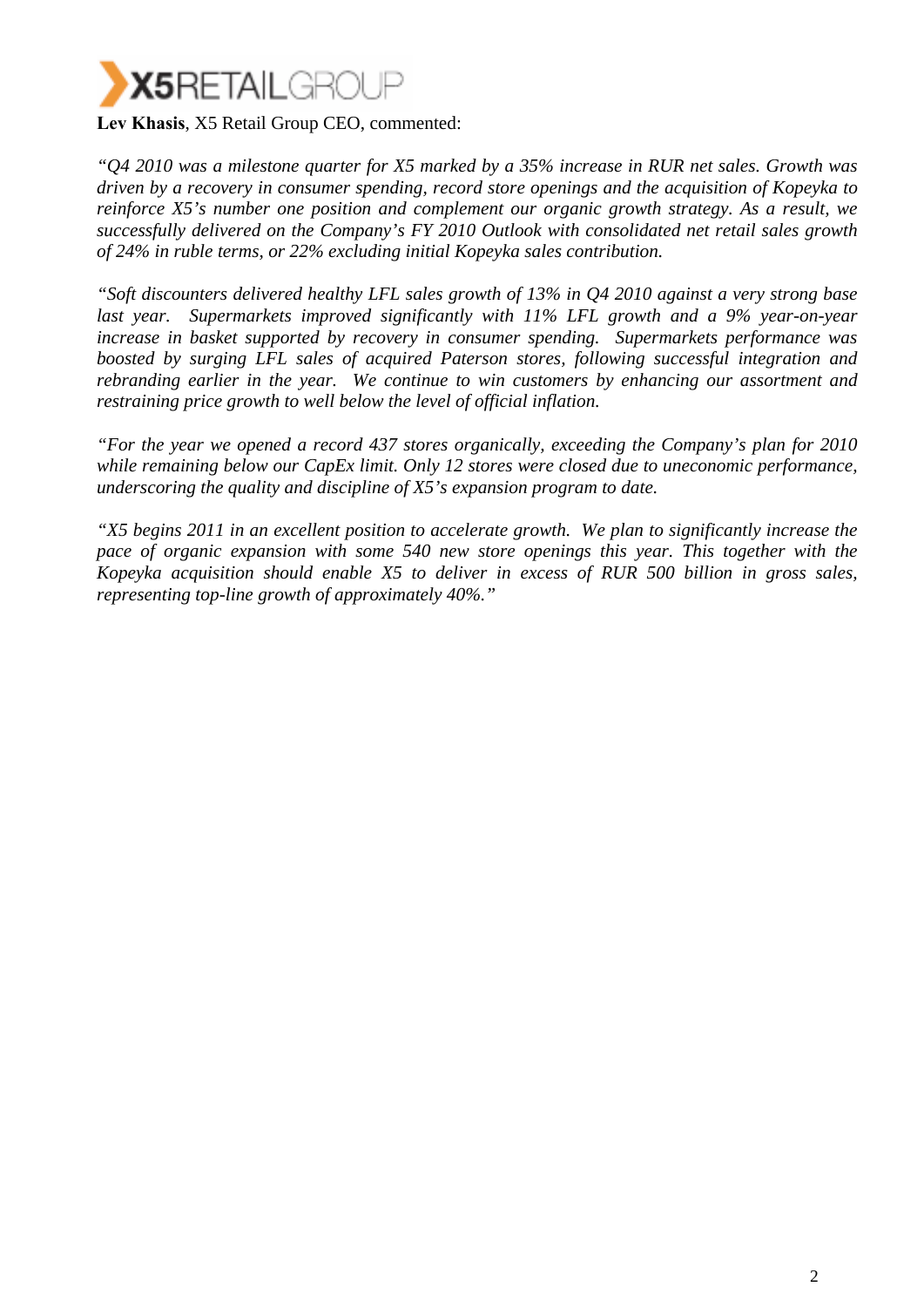

#### *Net Retail Sales Dynamics by Format(2)*

|                                                                                      |         |         | % change    |                |                          | % change    |
|--------------------------------------------------------------------------------------|---------|---------|-------------|----------------|--------------------------|-------------|
| <b>USD</b> mln                                                                       | Q4 2010 | Q4 2009 | $v$ -0- $v$ | <b>FY 2010</b> | <b>FY 2009</b>           | $v$ -0- $v$ |
| Hypermarkets                                                                         | 592.2   | 521.6   | 14%         | 2,012.7        | 1,687.9                  | 19%         |
| Supermarkets                                                                         | 813.4   | 662.8   | 23%         | 2,737.2        | 2,307.2                  | 19%         |
| <b>Soft Discounters</b>                                                              | 1,817.6 | 1,433.8 | 27%         | 6,199.8        | 4,676.3                  | 33%         |
| Convenience stores $^{(3)}$                                                          | 22.6    | -       | n/a         | 61.2           | $\qquad \qquad -$        | n/a         |
| Online $(4)$                                                                         | 6.9     | 3.1     | 121%        | 20.3           | 3.1                      | 552%        |
| Kopeyka $(5)$                                                                        | 217.0   | -       | n/a         | 217.0          | $\overline{\phantom{a}}$ | n/a         |
| <b>Total Consolidated X5 Net</b><br><b>Retail Sales</b>                              | 3,469.5 | 2,621.4 | <b>32%</b>  | 11,248.1       | 8,674.5                  | 30%         |
| <b>Total Kopeyka</b>                                                                 | 547.5   | 549.3   | $(0.3\%)$   | 2,015.6        | 1,770.1                  | <b>14%</b>  |
| Total X5 + Kopeyka on a<br><b>Pro-Forma Basis (for</b><br>information purposes only) | 3,800.1 | 3,170.6 | 20%         | 13,046.8       | 10,444.6                 | 25%         |

|                                                                                      |           |                          | % change    |                |                          | % change    |
|--------------------------------------------------------------------------------------|-----------|--------------------------|-------------|----------------|--------------------------|-------------|
| <b>RUR</b> mln                                                                       | Q4 2010   | Q4 2009                  | $v$ -0- $v$ | <b>FY 2010</b> | <b>FY 2009</b>           | $y - 0 - y$ |
| <b>Hypermarkets</b>                                                                  | 18,148.5  | 15,662.8                 | 16%         | 61,123.0       | 53,545.7                 | 14%         |
| Supermarkets                                                                         | 24,922.9  | 19,779.3                 | 26%         | 83,126.4       | 73,190.5                 | 14%         |
| <b>Soft Discounters</b>                                                              | 55,704.7  | 43,026.4                 | 29%         | 188,284.1      | 148,347.5                | 27%         |
| Convenience stores $^{(3)}$                                                          | 689.3     | $\overline{\phantom{a}}$ | n/a         | 1,857.3        | $\overline{\phantom{a}}$ | n/a         |
| Online $(4)$                                                                         | 210.6     | 98.8                     | 113%        | 616.9          | 98.8                     | 524%        |
| Kopeyka <sup>(5)</sup>                                                               | 6,588.6   | $\overline{\phantom{a}}$ | n/a         | 6,588.6        | $\overline{\phantom{a}}$ | n/a         |
| <b>Total Consolidated X5 Net</b><br><b>Retail Sales</b>                              | 106,264.6 | 78,567.3                 | 35%         | 341,596.3      | 275,182.5                | 24%         |
| <b>Total Kopeyka</b>                                                                 | 16,814.6  | 16,188.0                 | 4%          | 61,213.1       | 56,153.8                 | 9%          |
| Total X5 + Kopeyka on a<br><b>Pro-Forma Basis (for</b><br>information purposes only) | 116,490.6 | 94,755.3                 | 23%         | 396,220.8      | 331,336.3                | 20%         |

\_\_\_\_\_\_\_\_\_\_\_\_\_\_\_\_

 <sup>(1)</sup> Net retail sales represent revenue from operations of X5 managed stores excluding VAT. This number differs from total net sales that also include revenue from franchisees (royalty payments) and other revenue. The total net sales number will be reported along with Q4 2010 financial results.

<sup>(2)</sup> Please note that in this and other tables of this press release immaterial deviations in calculation of  $%$  change, subtotals and totals are explained by rounding.

 <sup>(3)</sup> Included from 1 April 2010.

 <sup>(4)</sup> Included from 1 October 2009.

<sup>&</sup>lt;sup>(5)</sup> Kopeyka sales consolidated by X5 from 1 December 2010. Kopeyka Q4 & FY 2010 and 2009 figures are presented for information purposes.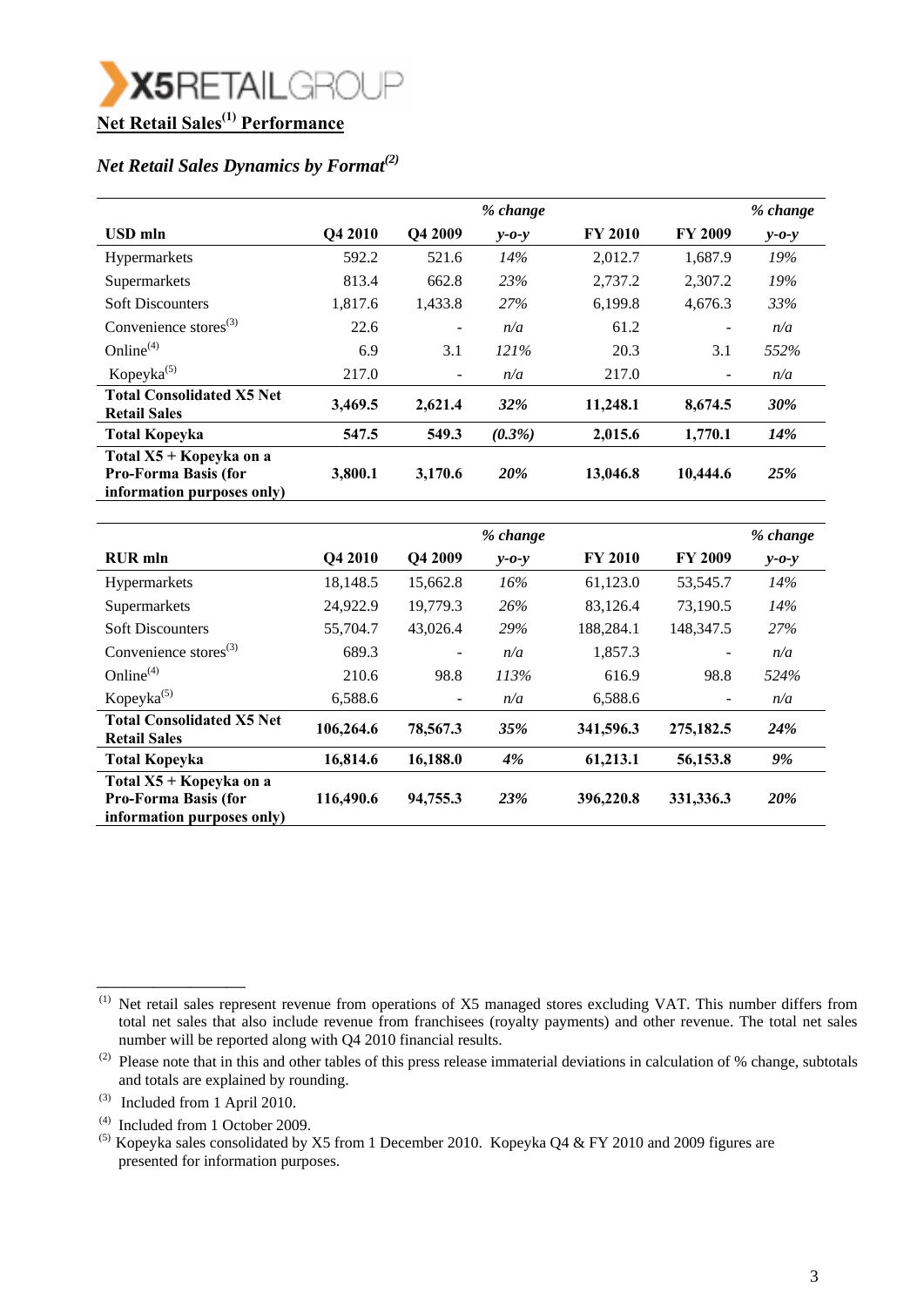

On a consolidated basis X5 net retail sales for the full year of 2010 reached RUR 341,596 mln, a year-on-year increase of 24% in RUR terms, or USD 11,248 mln, a year-on-year increase of 30% in USD terms. Kopeyka December sales contributed RUR 6,589 mln or USD 217 mln to X5's consolidated net retail sales, which added approximated 2% to X5's FY 2010 consolidated RUR net sales growth. For information purposes only, Kopeyka's full year 2010 sales were RUR 61,213 mln or USD 2,016 mln. Please see Appendix V for more details on Kopeyka's performance in 2010 and 2009. If the acquisition of Kopeyka had occurred on 1 January 2010, X5's net retail sales in 2010 would have been RUR 396,221 mln or USD 13,047 mln<sup>(1)</sup> and  $X5$ 's gross retail sales would have been RUR 452,133 mln or USD 14,888 mln<sup>(1)</sup>.

#### **Gross Retail Sales(2) Analysis**

|                                                           |           |                                             | Q4 2010, YoY                                |                                  | <b>FY 2010, YoY</b> |                                                 |                                              |                                  |
|-----------------------------------------------------------|-----------|---------------------------------------------|---------------------------------------------|----------------------------------|---------------------|-------------------------------------------------|----------------------------------------------|----------------------------------|
| <b>Based on RUR-</b><br>denominated gross<br>retail sales | LFL,<br>% | <i><b>Organic</b></i><br>Expansion,<br>$\%$ | <b>Scope</b><br>$change -$<br>Kopeyka,<br>% | <b>T</b> otal<br>change,<br>$\%$ | LFL,<br>%           | <i><b>Organic</b></i><br><i>Expansion,</i><br>% | <b>Scope</b><br>change -<br>Kopeyka,<br>$\%$ | <b>T</b> otal<br>change,<br>$\%$ |
| <b>Hypermarkets</b>                                       | 0         | 16                                          |                                             | 16                               | 0                   | 14                                              |                                              | 14                               |
| Supermarkets                                              | 11        | 15                                          |                                             | 26                               | 0                   | 14                                              |                                              | 14                               |
| <b>Soft Discounters</b>                                   | 13        | 17                                          |                                             | 30                               | 13                  | 14                                              |                                              | 27                               |
| <b>Total Gross Retail</b><br><b>Sales</b>                 | 10        | 17                                          | 8                                           | 35                               | 7                   | 15                                              | 2                                            | 24                               |
| <b>FX</b> Effect                                          |           |                                             |                                             | (3)                              |                     |                                                 |                                              | 6                                |
| Total change %,<br>incl. FX                               |           |                                             |                                             | 32                               |                     |                                                 |                                              | 30                               |

#### *Gross Retail Sales Dynamics*

Sales growth in the fourth quarter 2010 totalled 35% which consisted of 10% LFL sales growth with the rest coming from organic expansion (+17%) as well as the contribution from acquired Kopeyka stores (+8%). This resulted in a 24% increase in consolidated RUR gross sales for full year 2010.

#### **LFL Sales Performance**

\_\_\_\_\_\_\_\_\_\_\_\_\_\_\_\_

X5's LFL sales in the fourth quarter 2010 increased 10% in RUR terms, driven by a 2% increase in customer traffic and 8% increase in average basket. This translated into 7% LFL sales growth for the full year with traffic up 3% and basket up 4%.

<sup>(1)</sup> This is preliminary and the final number for Kopeyka sales will be announced along with FY 2010 financial results in April 2011.

<sup>&</sup>lt;sup>(2)</sup> In this section all sales dynamics analysis is based on RUR-denominated gross retail sales (including VAT, excluding FX). Net retail sales RUR growth rates may immaterially differ due to effective VAT rate.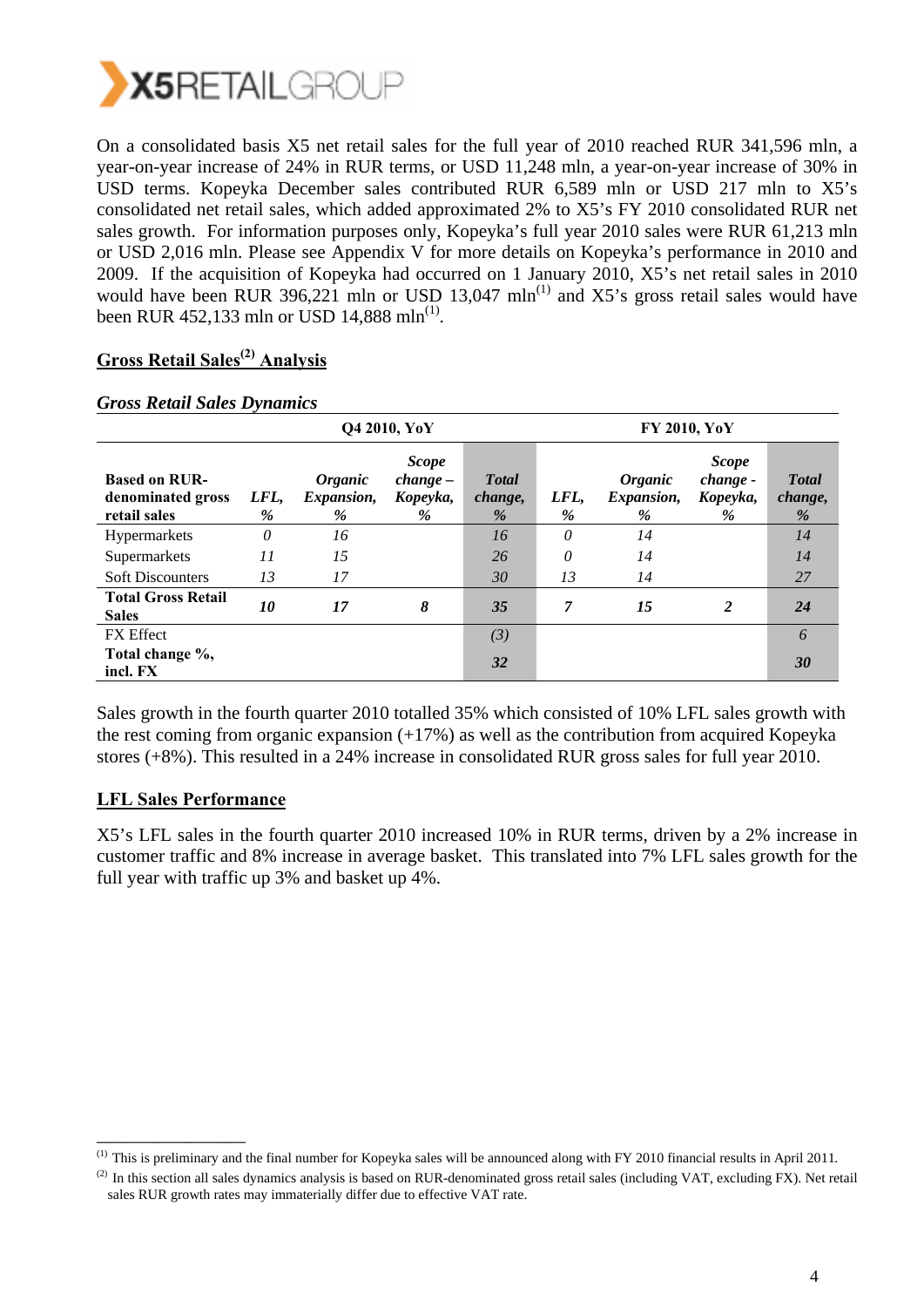

|                                                                |                                   | Q4 2010 |    | <b>FY 2010</b> |            |           |  |
|----------------------------------------------------------------|-----------------------------------|---------|----|----------------|------------|-----------|--|
|                                                                | Total LFL, % Traffic, % Basket, % |         |    | Total LFL, %   | Traffic, % | Basket, % |  |
| <b>X5 Retail Group</b>                                         |                                   |         |    |                |            |           |  |
| Hypermarkets                                                   | 0                                 | (1)     |    | 0              | (2)        | 2         |  |
| Supermarkets                                                   | 11                                |         | 9  | 0              | (4)        | 4         |  |
| <b>Soft Discounters</b>                                        | 13                                | 2       | 11 | 13             |            | 8         |  |
| <b>X5 Retail Group</b><br><b>Total</b>                         | 10                                | 2       | 8  |                | 3          | 4         |  |
|                                                                |                                   |         |    |                |            |           |  |
| Kopeyka (for<br>informational<br>purposes only) <sup>(2)</sup> | (2)                               | (8)     | 6  | $\bf(1)$       | (3)        | 2         |  |

|  |  |  | Like-For-Like <sup>(1)</sup> Store Performance (see Appendix I for detailed LFL performance) |
|--|--|--|----------------------------------------------------------------------------------------------|
|--|--|--|----------------------------------------------------------------------------------------------|

Soft discounters continued to deliver strong performance in terms of sales, LFL sales and sales per sq. meter. Soft discounters achieved 13% LFL growth in Q4 2010 against last year's high comparable base, when the format delivered record 16% LFL growth despite a tough economic environment thanks to the phenomenal success of Pyaterochka's new price positioning.

Supermarkets improved strongly in Q4 2010 resulting in 11% LFL growth on a 2% rise in traffic and 9% basket increase as trading up trends become more and more visible in Russia.

Hypermarkets LFL sales remained flat YoY, affected by intensified competition in St. Petersburg.

Prices on X5's shelves rose on average by 8.7% YoY in December 2010 compared to December 2009. By comparison, Russia's official food inflation rate in December 2010 was 12.9% YoY.

\_\_\_\_\_\_\_\_\_\_\_\_\_\_\_\_

<sup>(1)</sup> Like-for-like (LFL) comparisons of retail sales between two periods are comparisons of retail sales in local currency (including VAT) generated by the relevant stores. The stores that are included in LFL comparisons are those that have operated for at least twelve full months preceding the beginning of the last month of the reporting period. Their sales are included in LFL calculation starting from the first day of the month following the month of the store opening.

<sup>(2)</sup> Kopeyka's stores are not included in  $X5$ 's LFL calculation.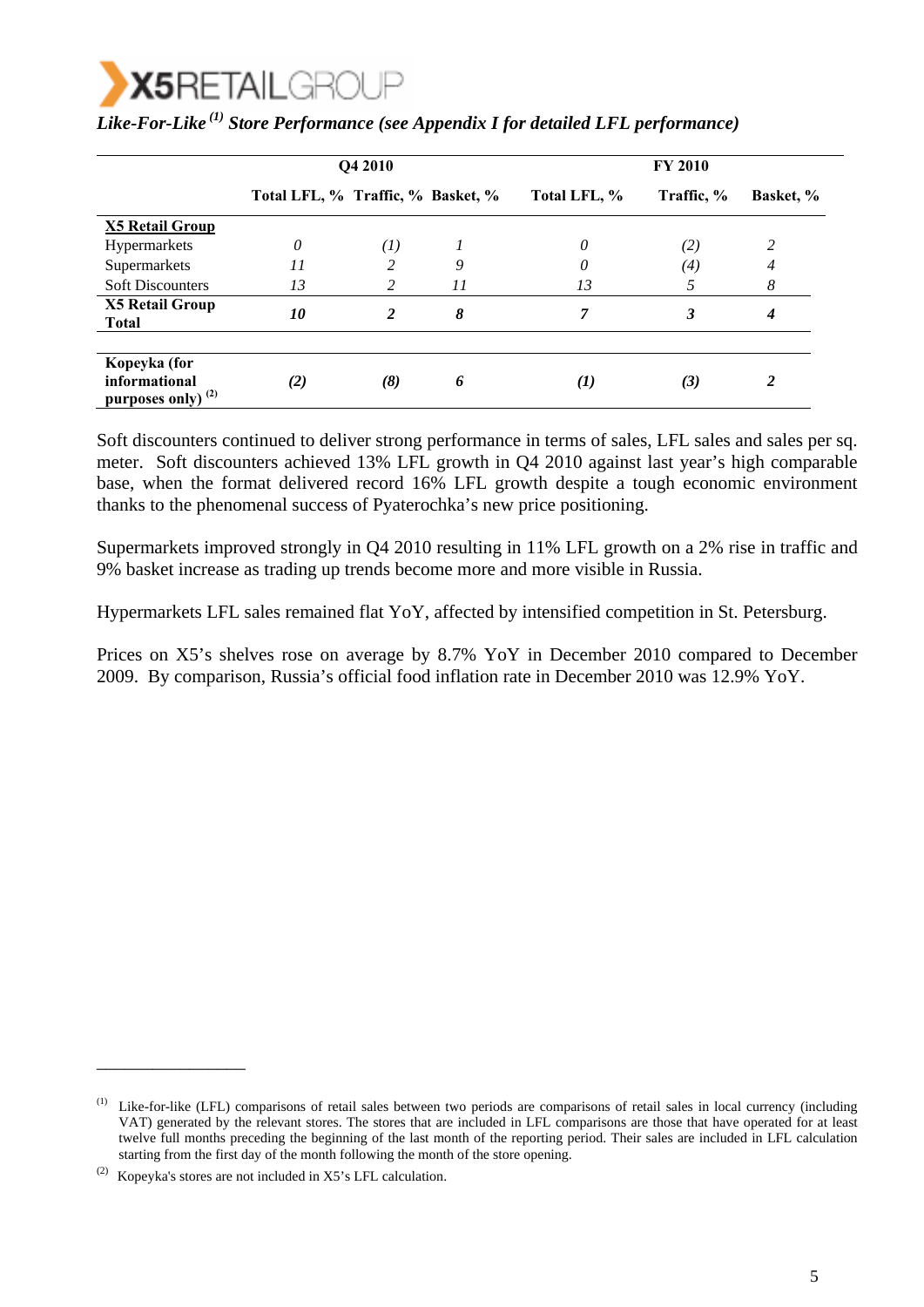

|                                        |                              |           | Rebranding     | <b>Closings</b>          | <b>Net Added</b> |                | % change       |
|----------------------------------------|------------------------------|-----------|----------------|--------------------------|------------------|----------------|----------------|
|                                        | 31-Dec-09                    | 31-Dec-10 | <b>FY 2010</b> | <b>FY 2010</b>           | Q4 2010          | <b>FY 2010</b> | $vs$ 31-Dec-09 |
| <b>Selling Space,</b>                  |                              |           |                |                          |                  |                |                |
| sq. m.                                 |                              |           |                |                          |                  |                |                |
| Hypermarkets                           | 285,581                      | 351,753   |                |                          | 27,698           | 66,172         | 23%            |
| Supermarkets                           | 284,359                      | 313, 024  | 111            | (4,614)                  | 12,827           | 28,666         | 10%            |
| <b>Soft Discounters</b>                | 493,016                      | 586,311   | (111)          | (1,605)                  | 42,729           | 93,295         | 19%            |
| Convenience<br>stores                  | $\qquad \qquad \blacksquare$ | 9,222     |                | (272)                    | 335              | 9,222          | n/a            |
| Kopeyka                                | -                            | 294,768   |                | $\overline{\phantom{a}}$ | 294,768          | 294,768        | n/a            |
| <b>X5 Retail Group</b><br><b>Total</b> | 1,062,956                    | 1,555,079 |                | (6, 491)                 | 378,357          | 492,122        | 46%            |
|                                        |                              |           |                |                          |                  |                |                |
| # of Stores                            |                              |           |                |                          |                  |                |                |
| Hypermarkets                           | 58                           | 71        |                | ٠                        | 6                | 13             | 22%            |
| Supermarkets                           | 275                          | 301       | (1)            | (6)                      | 12               | 26             | 9%             |
| <b>Soft Discounters</b>                | 1,039                        | 1,392     | 1              | (4)                      | 160              | 353            | 34%            |
| Convenience                            | $\qquad \qquad \blacksquare$ | 45        |                | (2)                      |                  | 45             | n/a            |
| stores                                 |                              |           |                |                          |                  |                |                |
| Kopeyka                                |                              | 660       |                | $\overline{\phantom{a}}$ | 660              | 660            | n/a            |
| <b>X5 Retail Group</b><br><b>Total</b> | 1,372                        | 2,469     |                | (12)                     | 839              | 1,097          | 80%            |

In the fourth quarter 2010, X5 added 839 stores, including a record net 179 stores organically. This includes 160 soft discounters, 12 supermarkets, 6 hypermarkets and one convenience store, adding total net organic selling space of 83,589 sq.m. During the fourth quarter, X5 closed one convenience store and one ex-Ostrov soft discounter in the Moscow region to maximize store portfolio efficiency.

In December 2010, X5 acquired the Kopeyka retail chain with 660 stores and total net selling space of 294,768 sq.m. This includes 22 stores opened by Kopeyka from 1 December 2010 and excludes 27 stores closed in accordance with the requirements of the Federal Antimonopoly Service decision. X5 also has rights to about 20 additional stores in planning phase.

Additional information is provided in Attachment IV to this press release.

As at 31 December 2010, X5 Retail Group was present in 52 cities of European Russia, the Urals and Ukraine, operating 2,469 stores in total (1,555 thousand sq.m. in selling space). This includes 1,392 soft discounters, 301 supermarkets, 71 hypermarket stores, 45 convenience stores and 660 Kopeyka stores.

#### **Franchisee Relationship Update**

As at 31 December 2010 the Company's franchisee store network totalled 665 stores across Russia, including 618 Pyaterochka, 19 Paterson, 27 convenience stores and one Perekrestok.

#### **Logistics Infrastructure Development**

During 2010 X5 Retail Group expanded its warehouse capacity by a net 96.9 thousand sq.m. We opened two new food DCs in the Moscow and Urals regions. We also expanded storage capacity of existing DCs in the Moscow region, St. Petersburg, Perm, Voronezh, Rostov-on-Don and Chelyabinsk. The Company closed one small DC in Lipetsk.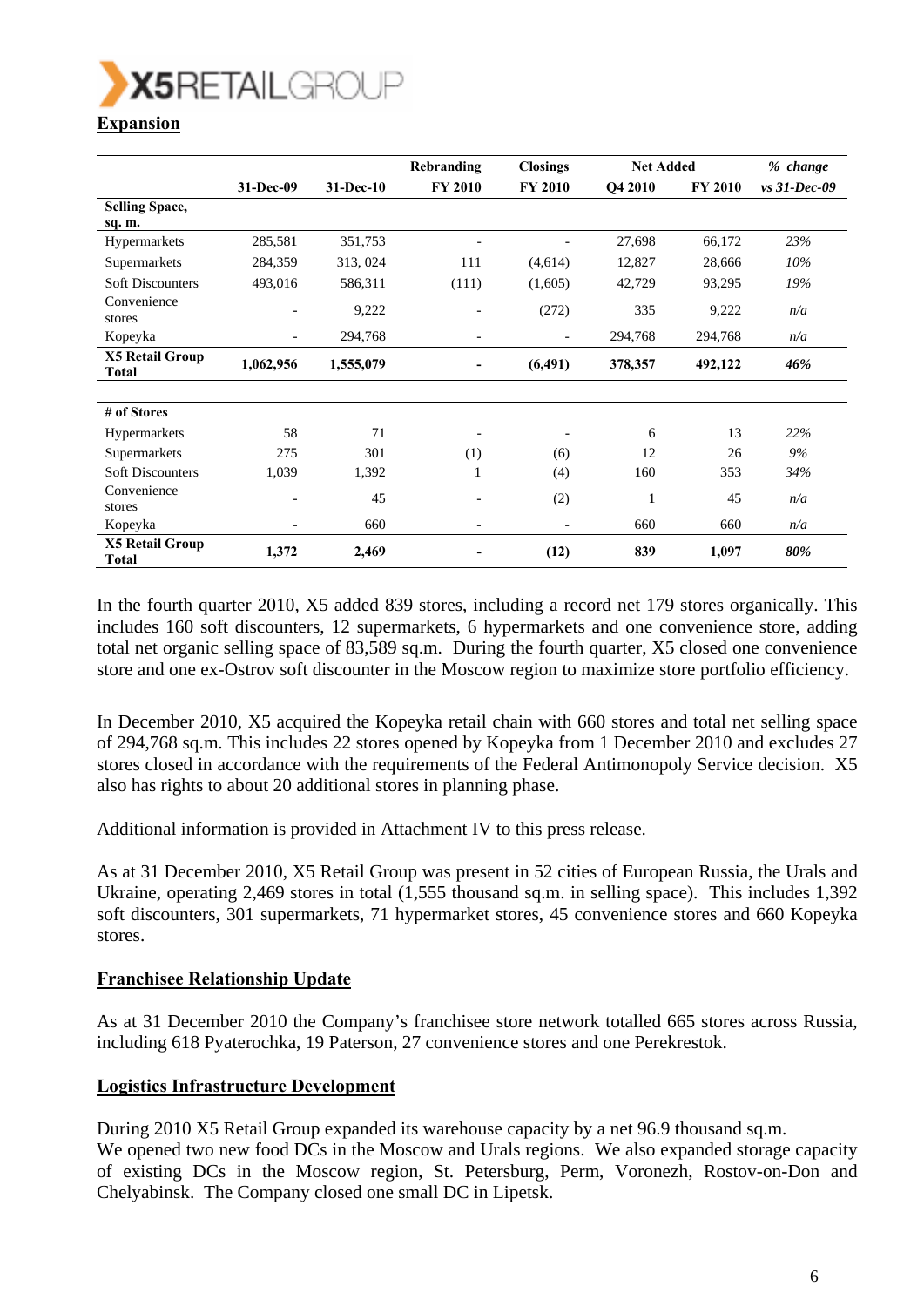

As a result, at 31 December 2010 the Group operated 24 DCs in 10 cities with overall warehouse capacity of 406 thousand sq.m. The Company's supply centralization rate totaled 70% for 2010 (versus initial target of 67%). This increases X5's opportunities to drive future gains in efficiency and competitiveness and support execution of our long-term strategy for market leadership.

|                                        |           | Warehouse space, '000 sq. m. |                                | $#$ of DCs |           |                                |  |
|----------------------------------------|-----------|------------------------------|--------------------------------|------------|-----------|--------------------------------|--|
| Region                                 | 31-Dec-09 | $31 - Dec-10$                | <b>Net Added</b><br>in $FY$ 10 | 31-Dec-09  | 31-Dec-10 | <b>Net Added</b><br>in $FY$ 10 |  |
| Central                                | 153.9     | 217.8                        | 63.9                           | 8          | 9         |                                |  |
| North-West                             | 65.1      | 70.4                         | 5.3                            | 5          | 5         |                                |  |
| Volgo-Vyatsky                          | 17.5      | 17.5                         | 0.0                            |            |           |                                |  |
| Urals                                  | 21.8      | 34.7                         | 13.0                           | 4          | 5         | 1                              |  |
| Centralno-<br>Chernozemny              | 11.8      | 23.5                         | 11.7                           | 2          |           | (1)                            |  |
| Sredne-Volzhsky                        | 13.4      | 13.4                         | 0.0                            |            |           | $\qquad \qquad \blacksquare$   |  |
| South                                  | 12.6      | 15.6                         | 3.1                            |            |           |                                |  |
| Privolzhsky                            | 13.1      | 13.1                         | 0.0                            |            |           |                                |  |
| <b>X5 Retail Group</b><br><b>Total</b> | 309.1     | 406.0                        | 96.9                           | 23         | 24        |                                |  |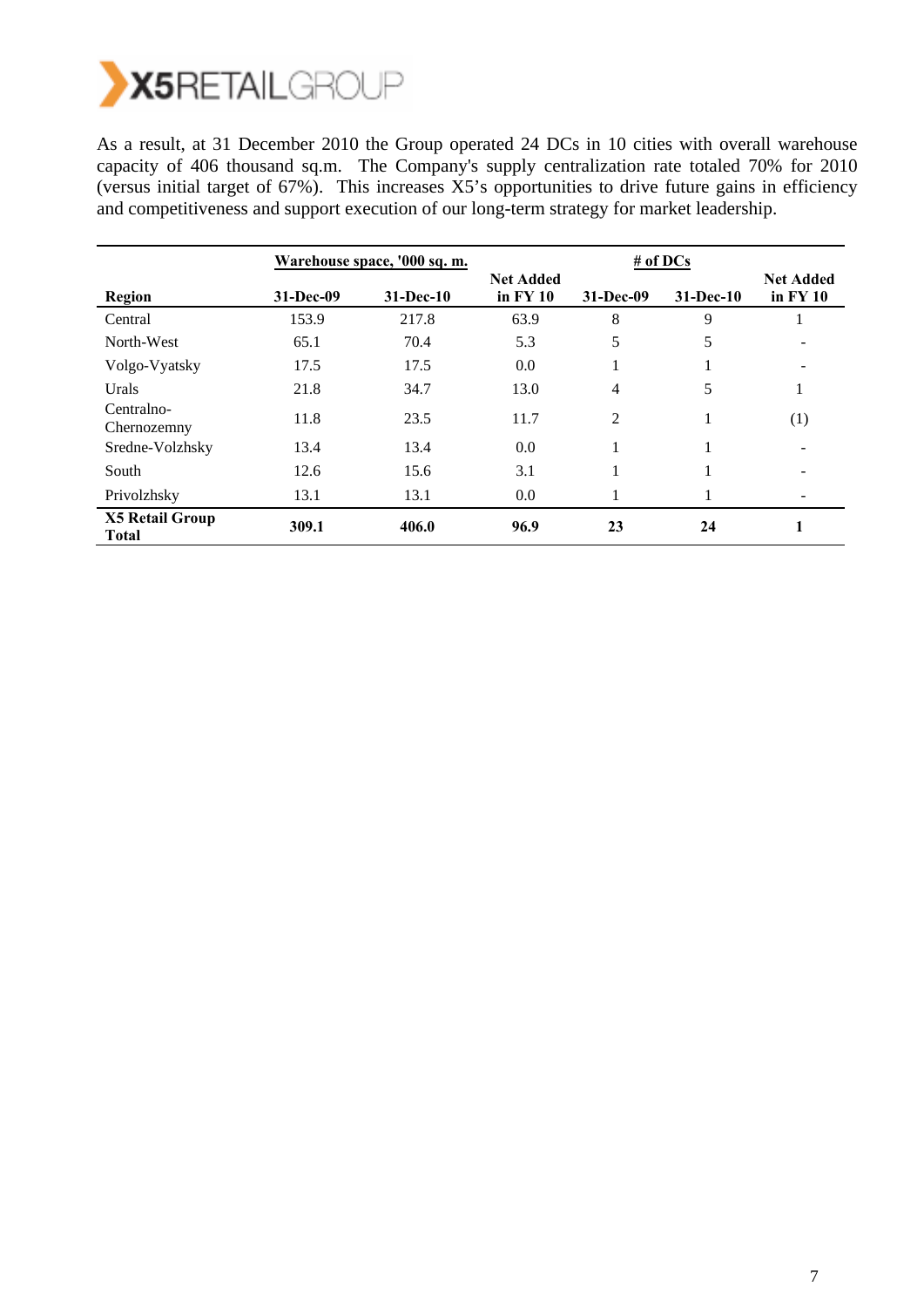

**Appendices**

*I.LFL Store Performance by Format and Region II. Net Retail Sales Performance by Region III.Average Ticket and Number of Customers IV. Net Store Addition by Format and Region V. Kopeyka Operational Performance VI. Financial Calendar for 2011* 

#### **Note to Editors:**

X5 Retail Group N.V. is Russia's largest retailer in terms of sales. The Company was created as a result of a merger between Pyaterochka (soft discounter chain) and Perekrestok (supermarket chain) on 18 May 2006. In June 2008, X5 acquired Karusel hypermarket chain and substantially strengthened its position in hypermarket format.

As at 31 December 2010, X5 had 2,469 Company-managed stores located in Moscow, St. Petersburg and other regions of European Russia, Urals and Ukraine, including 1,392 soft discount stores, 301 supermarkets, 71 hypermarkets, 45 convenience stores and 660 acquired Kopeyka stores.

As at 31 December 2010, X5's franchisees operated 665 stores across Russia.

For the first nine months 2010, net sales totaled USD 7,798 mln, EBITDA reached USD 593 mln, and net profit amounted to USD 183 mln. For the full year 2010, net retail sales totaled USD 11,248 mln.

X5 Shareholder structure is as follows: Alfa Group – 47.9%, founders of Pyaterochka – 19.8%, X5 Management – 1.9%, treasury shares –  $0.1\%$ , free float –  $30.3\%$ .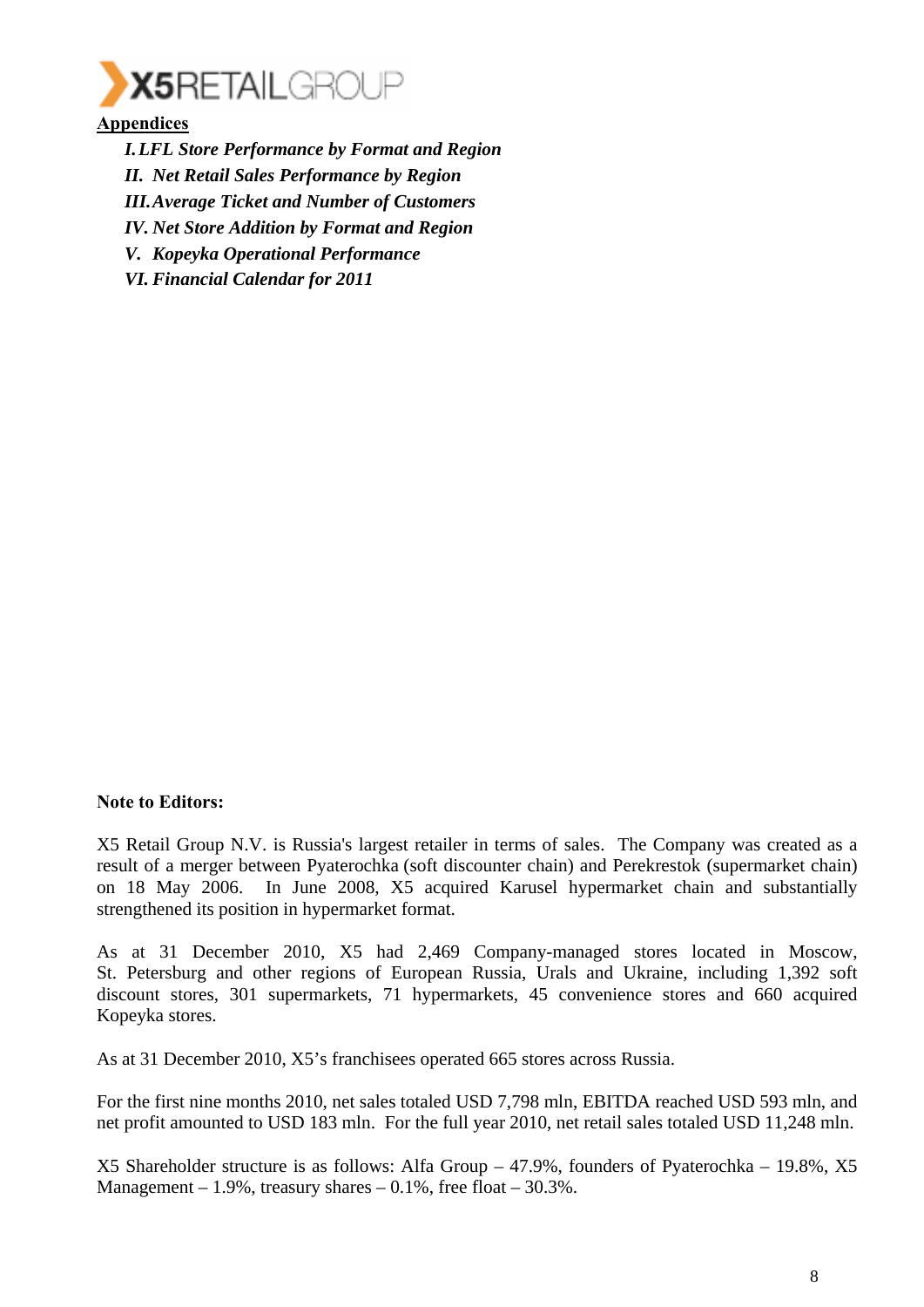

#### *Forward looking statements:*

*This announcement includes statements that are, or may be deemed to be, "forward-looking statements". These forwardlooking statements can be identified by the fact that they do not only relate to historical or current events. Forwardlooking statements often use words such as" anticipate", "target", "expect", "estimate", "intend", "expected", "plan", "goal" believe", or other words of similar meaning.* 

*By their nature, forward-looking statements involve risk and uncertainty because they relate to future events and circumstances, a number of which are beyond X5 Retail Group N.V.'s control. As a result, actual future results may differ materially from the plans, goals and expectations set out in these forward-looking statements.* 

*Any forward-looking statements made by or on behalf of X5 Retail Group N.V. speak only as at the date of this announcement. Save as required by any applicable laws or regulations, X5 Retail Group N.V. undertakes no obligation publicly to release the results of any revisions to any forward-looking statements in this document that may occur due to any change in its expectations or to reflect events or circumstances after the date of this document.* 

*For further details please contact* 

**Anastasiya Kvon IR Manager Tel.:+7 (495) 662-8888, ext.22 452 e-mail:** *anastasiya.kvon@x5.ru*

**Svetlana Vitkovskaya Head of PR Department Тел.: +7 (495) 662-8888, ext. 31 140 e-mail:** *svetlana.vitkovskaya@x5.ru*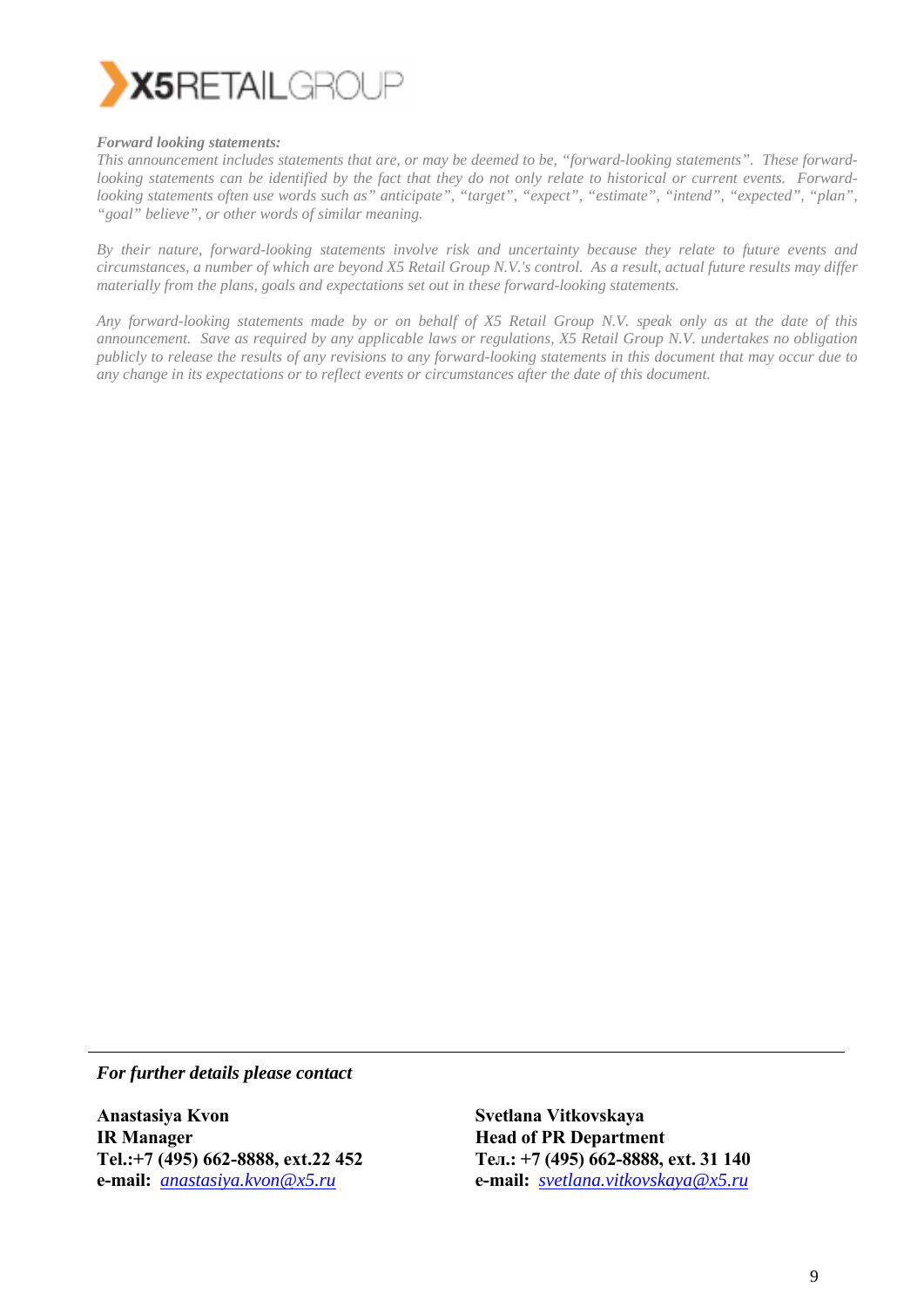

\_\_\_\_\_\_\_\_\_\_\_\_\_\_\_\_\_\_\_\_\_\_\_\_\_\_\_\_\_\_\_

# **Appendix I: LFL Store Performance by Format and Region**<sup>(1)</sup>

|                                        |                        | Q4 2010                   |                          |                        | <b>FY 2010</b>            |                          |
|----------------------------------------|------------------------|---------------------------|--------------------------|------------------------|---------------------------|--------------------------|
|                                        | <b>Total</b><br>LFL, % | Traffic,<br>$\frac{0}{0}$ | Basket,<br>$\frac{6}{9}$ | <b>Total</b><br>LFL, % | Traffic,<br>$\frac{0}{0}$ | Basket,<br>$\frac{0}{0}$ |
| <b>Moscow &amp; the Moscow</b>         |                        |                           |                          |                        |                           |                          |
| region                                 |                        |                           |                          |                        |                           |                          |
| Hypermarkets                           | $\overline{7}$         | $\mathfrak{Z}$            | $\overline{4}$           | 8                      | 5                         | $\mathfrak{Z}$           |
| Supermarkets                           | 10                     | 2                         | 8                        | $\theta$               | (4)                       | 4                        |
| <b>Soft Discounters</b>                | 15                     | 3                         | 12                       | 15                     | 8                         | 7                        |
| <b>X5 Retail Group Total</b>           | 12                     | $\boldsymbol{2}$          | 10                       | 9                      | $\overline{4}$            | 5                        |
|                                        |                        |                           |                          |                        |                           |                          |
| <b>St. Petersburg &amp; North-West</b> |                        |                           |                          |                        |                           |                          |
| Hypermarkets                           | (9)                    | (8)                       | (I)                      | (12)                   | (11)                      | (I)                      |
| Supermarkets                           | 18                     | $\overline{4}$            | 14                       | 3                      | (3)                       | 6                        |
| <b>Soft Discounters</b>                | $\overline{7}$         | (I)                       | 8                        | 6                      | $\mathcal{I}$             | 5                        |
| <b>X5 Retail Group Total</b>           | $\overline{4}$         | (1)                       | 5                        | $\boldsymbol{l}$       | (1)                       | $\overline{\mathbf{c}}$  |
|                                        |                        |                           |                          |                        |                           |                          |
|                                        |                        |                           |                          |                        |                           |                          |
| <b>Regions</b>                         |                        |                           |                          |                        |                           |                          |
| Hypermarkets                           | 5                      | 1                         | $\overline{4}$           | 6                      | $\overline{2}$            | $\overline{4}$           |
| Supermarkets                           | 10                     | 3                         | $\overline{7}$           | (2)                    | (4)                       | $\overline{c}$           |
| <b>Soft Discounters</b>                | 16                     | $\mathfrak{Z}$            | 13                       | 18                     | $\boldsymbol{8}$          | 10                       |
| <b>X5 Retail Group Total</b>           | 11                     | $\mathfrak{z}$            | 8                        | 8                      | $\boldsymbol{4}$          | $\boldsymbol{4}$         |
|                                        |                        |                           |                          |                        |                           |                          |
|                                        |                        |                           |                          |                        |                           |                          |
| <b>X5 Retail Group</b>                 |                        |                           |                          |                        |                           |                          |
| Hypermarkets                           | $\theta$               | (I)                       | 1                        | 0                      | (2)                       | $\overline{c}$           |
| Supermarkets                           | 11                     | 2                         | 9                        | 0                      | (4)                       | 4                        |
| <b>Soft Discounters</b>                | 13                     | $\overline{c}$            | 11                       | 13                     | 5                         | 8                        |
| <b>X5 Retail Group Total</b>           | 10                     | $\overline{c}$            | 8                        | $\overline{7}$         | $\mathfrak{z}$            | $\boldsymbol{4}$         |

(1) Based on RUR-denominated gross sales (including VAT, excluding FX). Net sales RUR growth rates may immaterially differ due to effective VAT rate.

 Please note that acquired Kopeyka stores are not included in X5's LFL calculations for Q4 and full year 2010 as X5 did not operate Kopeyka until after the acquisition in December 2010. Information on Kopeyka's stand-alone operational performance is provided in Appendix V to this press release.

Like-for-like comparisons of retail sales between two periods are comparisons of retail sales in local currency (including VAT) generated by the relevant stores. The stores that are included in like-for-like comparisons are those that have operated for at least twelve full months preceding the beginning of the last month of the reporting period. Their sales are included in like-for-like calculation starting from the first day of the month following the month of the store opening. The like-for-like comparison for each store takes into account retail sales generated by that store during the same months it was in operation in both the reporting period and the period of comparison. The retail sales of all the relevant stores in the relevant months are then aggregated and compared. Like-for-like sales are calculated on the basis of traffic and basket amounts of relevant stores in the period under review.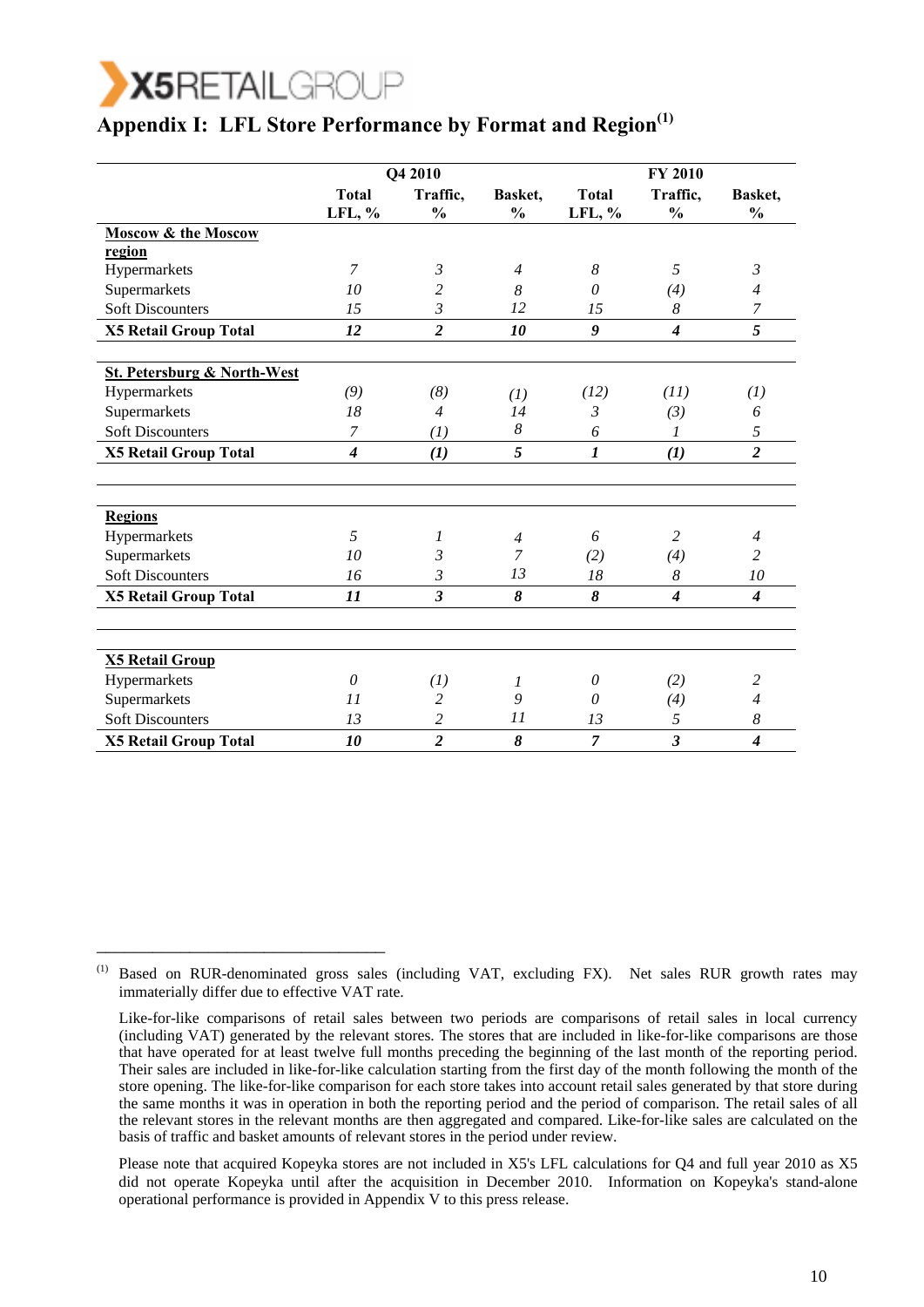

## **Appendix II: Net Retail Sales Performance by Region**

|                               |         |                          | %<br>change |                |                          | %<br>change |
|-------------------------------|---------|--------------------------|-------------|----------------|--------------------------|-------------|
| <b>USD</b> mln                | Q4 2010 | Q4 2009                  | $y - 0 - y$ | <b>FY 2010</b> | <b>FY 2009</b>           | $y - 0 - y$ |
| Moscow & the Region           | 1,684.9 | 1,339.4                  | 26%         | 5,696.4        | 4,459.5                  | 28%         |
| St. Petersburg & North-West   | 781.6   | 712.4                    | 10%         | 2,788.6        | 2,433.0                  | 15%         |
| Other Regions                 | 779.1   | 566.5                    | 38%         | 2,525.8        | 1,778.8                  | 42%         |
| Online $^{(1)}$               | 6.9     | 3.1                      | 121%        | 20.3           | 3.1                      | 552%        |
| $K$ opeyka $^{(2)}$           | 217.0   | $\overline{\phantom{a}}$ | n/a         | 217.0          | $\overline{\phantom{a}}$ | n/a         |
| <b>Total Net Retail Sales</b> | 3,469.5 | 2.621.4                  | <b>32%</b>  | 11,248.1       | 8,674.5                  | 30%         |

|                               |                |                | $\%$<br>change |                |                | $\%$<br>change |
|-------------------------------|----------------|----------------|----------------|----------------|----------------|----------------|
| <b>RUR</b> mln                | <b>O4 2010</b> | Q4 2009        | $y - 0 - y$    | <b>FY 2010</b> | <b>FY 2009</b> | $y - 0 - y$    |
| Moscow & the Region           | 51,633.3       | 40,124.0       | 29%            | 172,995.3      | 141,470.2      | 22%            |
| St. Petersburg & North-West   | 23,969.6       | 21,294.0       | 13%            | 84,688.4       | 77.183.4       | 10%            |
| Other Regions                 | 23,862.5       | 17,050.4       | 40%            | 76,707.1       | 56,430.0       | 36%            |
| Online $^{(1)}$               | 210.6          | 98.8           | 113%           | 616.9          | 98.8           | 524%           |
| Kopeyka $^{(2)}$              | 6,588.6        | $\blacksquare$ | n/a            | 6,588.6        | ۰              | n/a            |
| <b>Total Net Retail Sales</b> | 106,264.6      | 78,567.3       | 35%            | 341,596.3      | 275,182.5      | 24%            |

\_\_\_\_\_\_\_\_\_\_\_\_\_\_\_\_\_\_\_\_\_\_\_\_\_\_\_\_\_\_\_

<sup>(1)</sup> Included from 1 October 2009.

<sup>(2)</sup> Acquired Kopeyka stores' sales are included from 1 December 2010.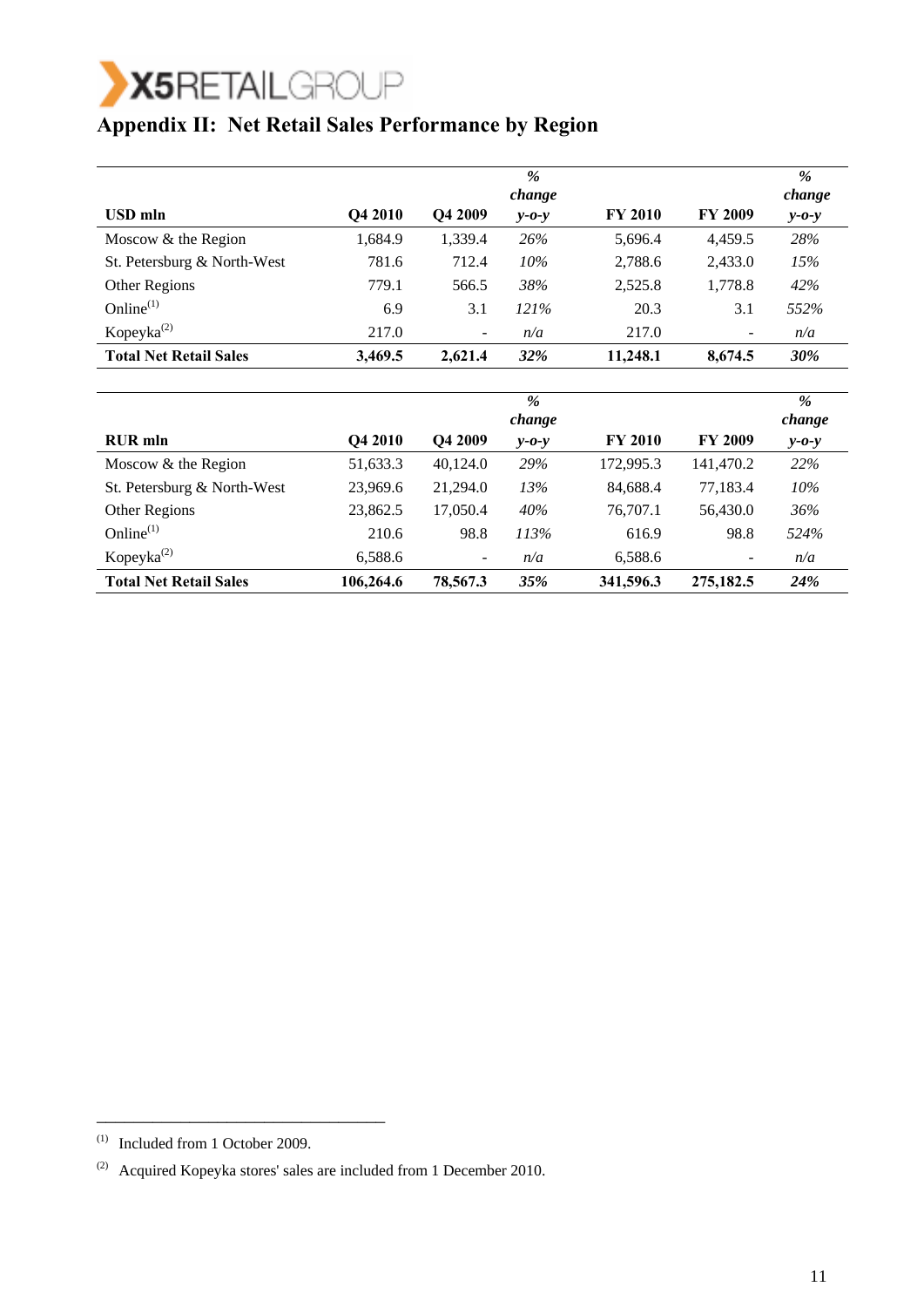

# **Appendix III: Average Ticket and Number of Customers(1)**

|                              | Q4 2010 | Q4 2009 | % change,<br>$y - 0 - y$ | <b>FY 2010</b> | FY 2009 | % change,<br>$y - 0 - y$ |
|------------------------------|---------|---------|--------------------------|----------------|---------|--------------------------|
| <b>Average Ticket, RUR</b>   |         |         |                          |                |         |                          |
| Hypermarkets                 | 670.6   | 660.9   | $1\%$                    | 619.5          | 616.2   | $1\%$                    |
| Supermarkets                 | 389.6   | 377.3   | 3%                       | 362.0          | 361.1   | 0.2%                     |
| <b>Soft Discounters</b>      | 257.5   | 264.9   | (3%)                     | 257.7          | 253.9   | $1\%$                    |
| Convenience stores $^{(2)}$  | 220.7   |         | n/a                      | 199.3          |         | n/a                      |
| Online $^{(3)}$              | 4,648.7 | 3427.4  | 36%                      | 4,278.5        | 3427.4  | 25%                      |
| <b>X5 Retail Group Total</b> | 321.2   | 329.6   | (3%)                     | 313.9          | 315.2   | $(0.4\%)$                |
|                              |         |         |                          |                |         |                          |
| <b>Average Ticket, USD</b>   |         |         |                          |                |         |                          |
| Hypermarkets                 | 21.8    | 22.0    | (1%)                     | 20.4           | 19.4    | 5%                       |
| Supermarkets                 | 12.7    | 12.6    | $0\%$                    | 11.9           | 11.4    | 5%                       |
| <b>Soft Discounters</b>      | 8.4     | 8.8     | (5%)                     | 8.5            | 8.0     | 6%                       |
| Convenience stores $^{(2)}$  | 7.2     |         | n/a                      | 6.6            |         | n/a                      |
| Online $^{(3)}$              | 151.4   | 108.0   | 40%                      | 140.9          | 108.0   | 30%                      |
| <b>X5 Retail Group Total</b> | 10.5    | 11.0    | (5%)                     | 10.3           | 9.9     | 4%                       |
|                              |         |         |                          |                |         |                          |
| # of Customers, mln.         |         |         |                          |                |         |                          |
| Hypermarkets                 | 31.0    | 27.2    | 14%                      | 113.1          | 99.4    | 14%                      |
| Supermarkets                 | 73.2    | 60.0    | 22%                      | 262.9          | 231.6   | 14%                      |
| <b>Soft Discounters</b>      | 246.5   | 185.0   | 33%                      | 831.4          | 664.4   | 25%                      |
| Convenience stores $^{(2)}$  | 3.6     |         | n/a                      | 10.6           |         | n/a                      |
| Online $^{(3)}$              | 0.05    | 0.03    | 58%                      | 0.2            | 0.03    | 403%                     |
| <b>X5 Retail Group Total</b> | 354.4   | 272.2   | 30%                      | 1,218.1        | 995.5   | 22%                      |

 $(1)$  Based on all stores' gross sales, which include acquired Kopeyka stores' sales from 1 December 2010.

\_\_\_\_\_\_\_\_\_\_\_\_\_\_\_\_\_\_\_\_\_\_\_\_\_\_\_\_\_\_\_

 $(2)$  Included from 1 April 2010.

<sup>(3)</sup> Included from 1 October 2009.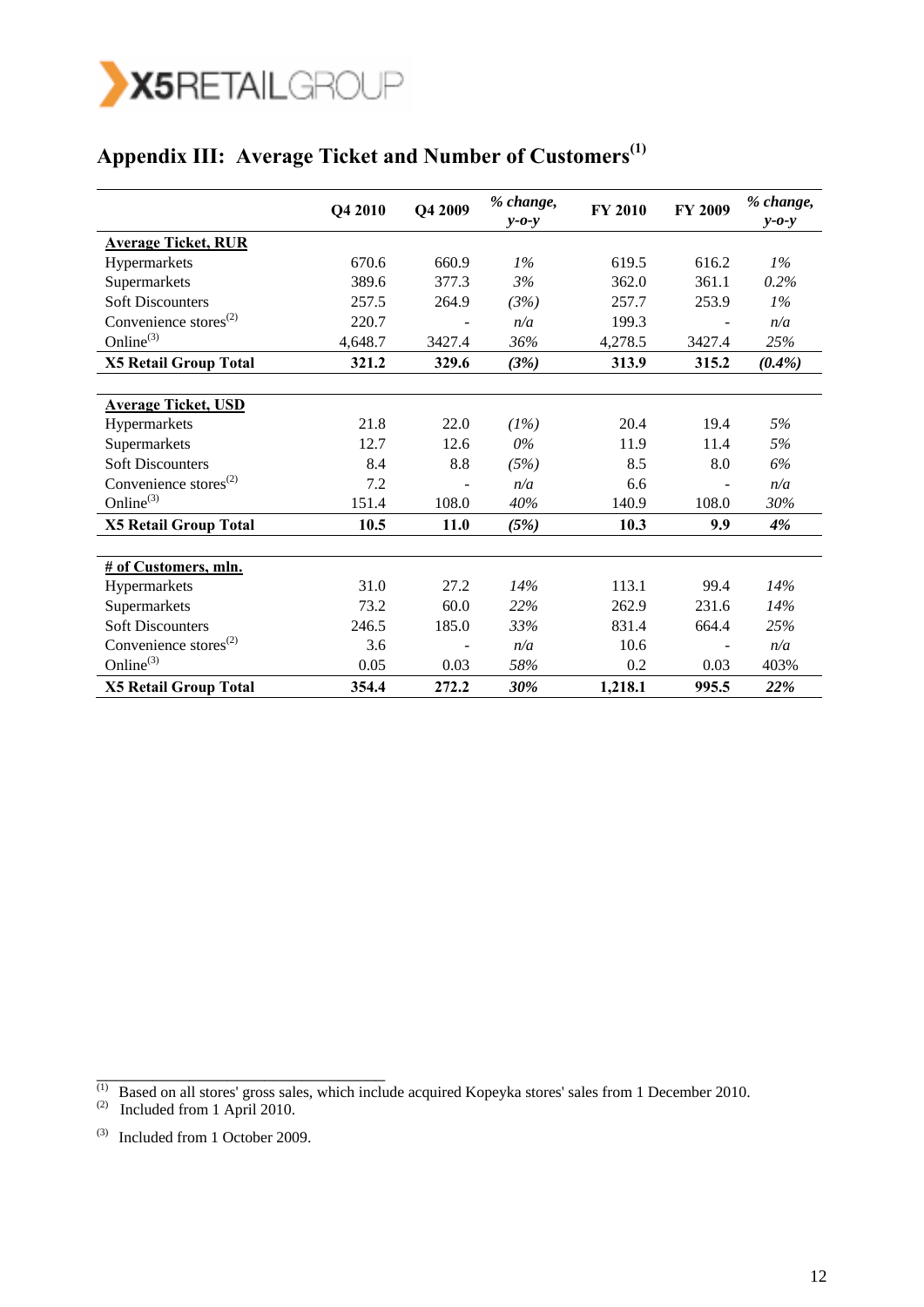

### **Appendix IV: Net Store Addition by Format and Region**

|                                   |                          |           | Rebranding<br>X <sub>5</sub> | <b>Closings</b>          | <b>Net Added</b> |                          | $%$ change   |
|-----------------------------------|--------------------------|-----------|------------------------------|--------------------------|------------------|--------------------------|--------------|
| # of Stores                       | 31-Dec-09                | 31-Dec-10 | <b>FY 2010</b>               | <b>FY 2010</b>           | Q4 2010          | <b>FY 2010</b>           | vs 31-Dec-09 |
| Moscow & the                      |                          |           |                              |                          |                  |                          |              |
| <b>Moscow Region</b>              |                          |           |                              |                          |                  |                          |              |
| Hypermarkets                      | 13                       | 14        | $\overline{\phantom{a}}$     | $\overline{\phantom{a}}$ | $\overline{a}$   | $\mathbf{1}$             | 8%           |
| Supermarkets                      | 152                      | 172       | (3)                          | (1)                      | 7                | 20                       | 13%          |
| <b>Soft Discounters</b>           | 433                      | 567       | 3                            | (3)                      | 57               | 134                      | 31%          |
| Convenience stores <sup>(1)</sup> | $\blacksquare$           | 45        | $\overline{\phantom{a}}$     | (2)                      | $\mathbf{1}$     | 45                       | n/a          |
| <b>Total</b>                      | 598                      | 798       | $\overline{\phantom{a}}$     | (6)                      | 65               | 200                      | 33%          |
|                                   |                          |           |                              |                          |                  |                          |              |
| St. Petersburg &                  |                          |           |                              |                          |                  |                          |              |
| North-West                        |                          |           |                              |                          |                  |                          | $0\%$        |
| Hypermarkets                      | 17                       | 17        | $\overline{a}$               | $\blacksquare$           |                  | $\overline{\phantom{a}}$ |              |
| Supermarkets                      | 33                       | 33        |                              | (3)                      | $\mathbf{1}$     | $\overline{\phantom{a}}$ | $0\%$        |
| <b>Soft Discounters</b>           | 306                      | 358       | $\overline{\phantom{a}}$     | $\overline{a}$           | 15               | 52                       | 17%          |
| <b>Total</b>                      | 356                      | 408       | $\overline{\phantom{a}}$     | (3)                      | 16               | 52                       | 15%          |
|                                   |                          |           |                              |                          |                  |                          |              |
| <b>Regions</b>                    |                          |           |                              |                          |                  |                          |              |
| Hypermarkets                      | 28                       | 40        | $\overline{\phantom{a}}$     |                          | 6                | 12                       | 43%          |
| Supermarkets                      | 90                       | 96        | $\overline{c}$               | (2)                      | $\overline{4}$   | 6                        | 7%           |
| <b>Soft Discounters</b>           | 300                      | 467       | (2)                          | (1)                      | 88               | 167                      | 56%          |
| <b>Total</b>                      | 418                      | 603       | $\blacksquare$               | (3)                      | 98               | 185                      | 44%          |
|                                   |                          |           |                              |                          |                  |                          |              |
| <b>X5 Retail Group</b>            |                          |           |                              |                          |                  |                          |              |
| Hypermarkets                      | 58                       | 71        | $\overline{\phantom{a}}$     | $\overline{\phantom{a}}$ | 6                | 13                       | 22%          |
| Supermarkets                      | 275                      | 301       | (1)                          | (6)                      | 12               | 26                       | 9%           |
| <b>Soft Discounters</b>           | 1,039                    | 1,392     | $\mathbf{1}$                 | (4)                      | 160              | 353                      | 34%          |
| Convenience stores <sup>(1)</sup> | $\overline{\phantom{a}}$ | 45        | $\blacksquare$               | (2)                      | $\mathbf{1}$     | 45                       | n/a          |
| Kopeyka                           | $\overline{\phantom{0}}$ | 660       | $\overline{\phantom{a}}$     | $\overline{\phantom{a}}$ | 660              | 660                      | n/a          |
| <b>X5 Retail Group Total</b>      | 1,372                    | 2,469     | $\blacksquare$               | (12)                     | 839              | 1,097                    | 80%          |

\_\_\_\_\_\_\_\_\_\_\_\_\_\_\_\_\_\_\_\_\_\_\_\_\_\_\_\_\_\_

 $(1)$  Included from 1 April 2010.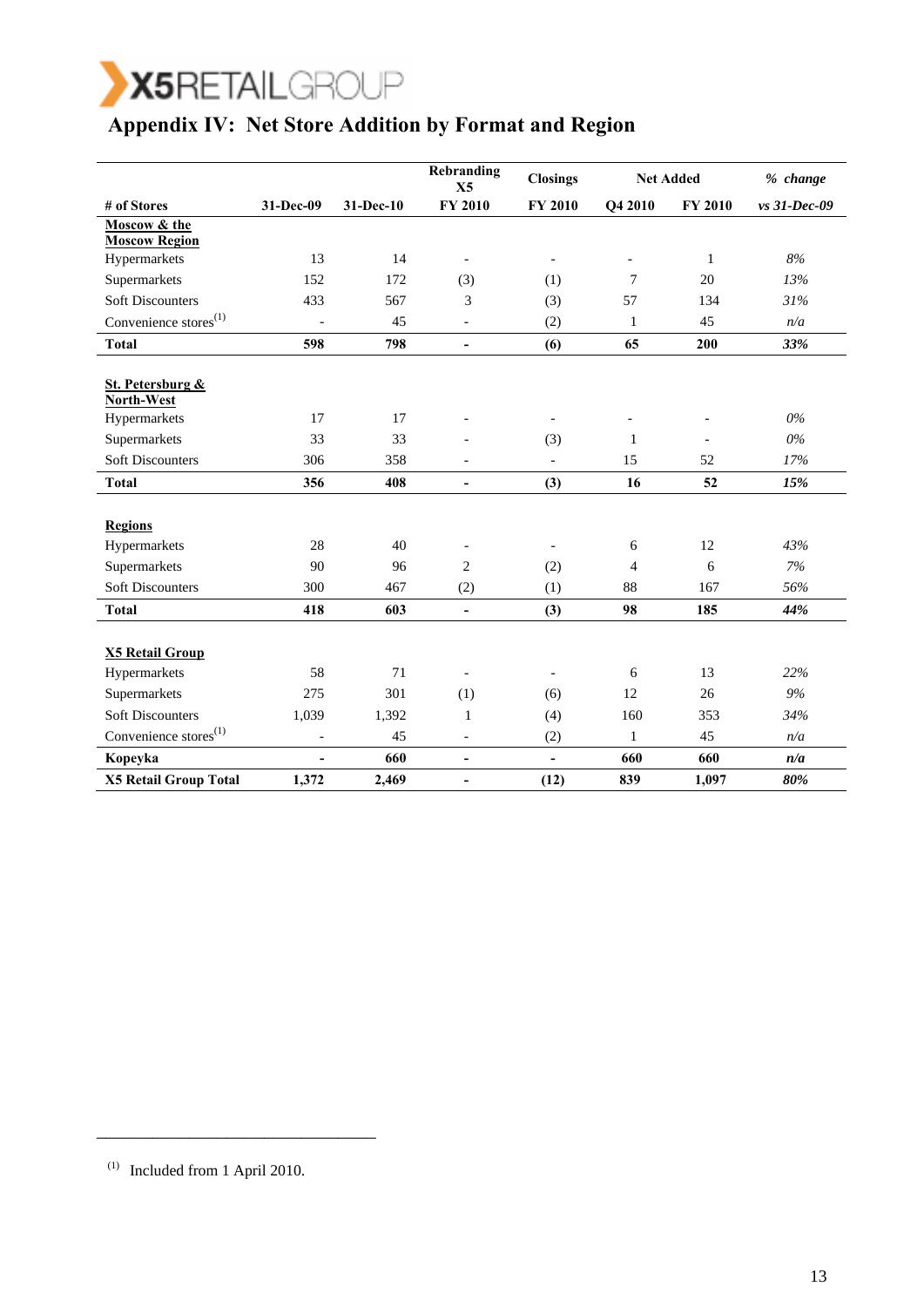

# **Appendix V: Kopeyka Operational Performance**

#### *Quarterly Net Retail Sales Performance*

| RUR mln                  | O1 2010  | O <sub>2</sub> 2010 | O3 2010  | <b>O4 2010</b>      | <b>FY 2010</b> |
|--------------------------|----------|---------------------|----------|---------------------|----------------|
| Kopeyka Net Retail Sales | 14.699.1 | 15.170.5            | 14.528.8 | 16.814.6            | 61,213.1       |
|                          |          |                     |          |                     |                |
| RUR mln                  | O1 2009  | O <sub>2</sub> 2009 | O3 2009  | O <sub>4</sub> 2009 | <b>FY 2009</b> |
| Kopeyka Net Retail Sales | 13,667.7 | 14.006.7            | 12.291.5 | 16.188.0            | 56,153.8       |

### *LFL Sales Performance*

|         |                | Q4 2010    |                 |                   | <b>FY 2010</b> |               |  |
|---------|----------------|------------|-----------------|-------------------|----------------|---------------|--|
|         | Total          | Traffic, % | <b>Basket</b> , | <b>Total LFL,</b> | Traffic,       | Basket.       |  |
|         | LFL, %         |            | $\frac{6}{9}$   | $\frac{0}{0}$     | $\frac{0}{0}$  | $\frac{6}{6}$ |  |
| Kopeyka | $\overline{2}$ | (8)        |                 |                   | ل ا            |               |  |

# *Average Ticket and Number of Customers(1)*

\_\_\_\_\_\_\_\_\_\_\_\_\_\_\_\_\_\_\_\_\_\_\_\_\_\_\_\_\_\_\_

| Average ticket, RUR | Q4 2010        | O4 2009             | % change,<br>$v$ -0- $v$ | <b>FY 2010</b> | <b>FY 2009</b> | % change,<br>$v$ -0- $v$ |
|---------------------|----------------|---------------------|--------------------------|----------------|----------------|--------------------------|
| Kopeyka             | 254.4          | 241.8               | 5%                       | 238.7          | 235.5          | 1%                       |
| # of Customers, mln | <b>O4 2010</b> | O <sub>4</sub> 2009 | % change,<br>$v$ -0- $v$ | <b>FY 2010</b> | <b>FY 2009</b> | % change,<br>$v$ -0- $v$ |
| Kopeyka             | 75,286.9       | 76,352.9            | $1\%)$                   | 292,539.9      | 272,065.3      | 8%                       |

<sup>(1)</sup> Based on all Kopeyka stores' gross retail sales. LFL performance includes VAT and excludes FX.